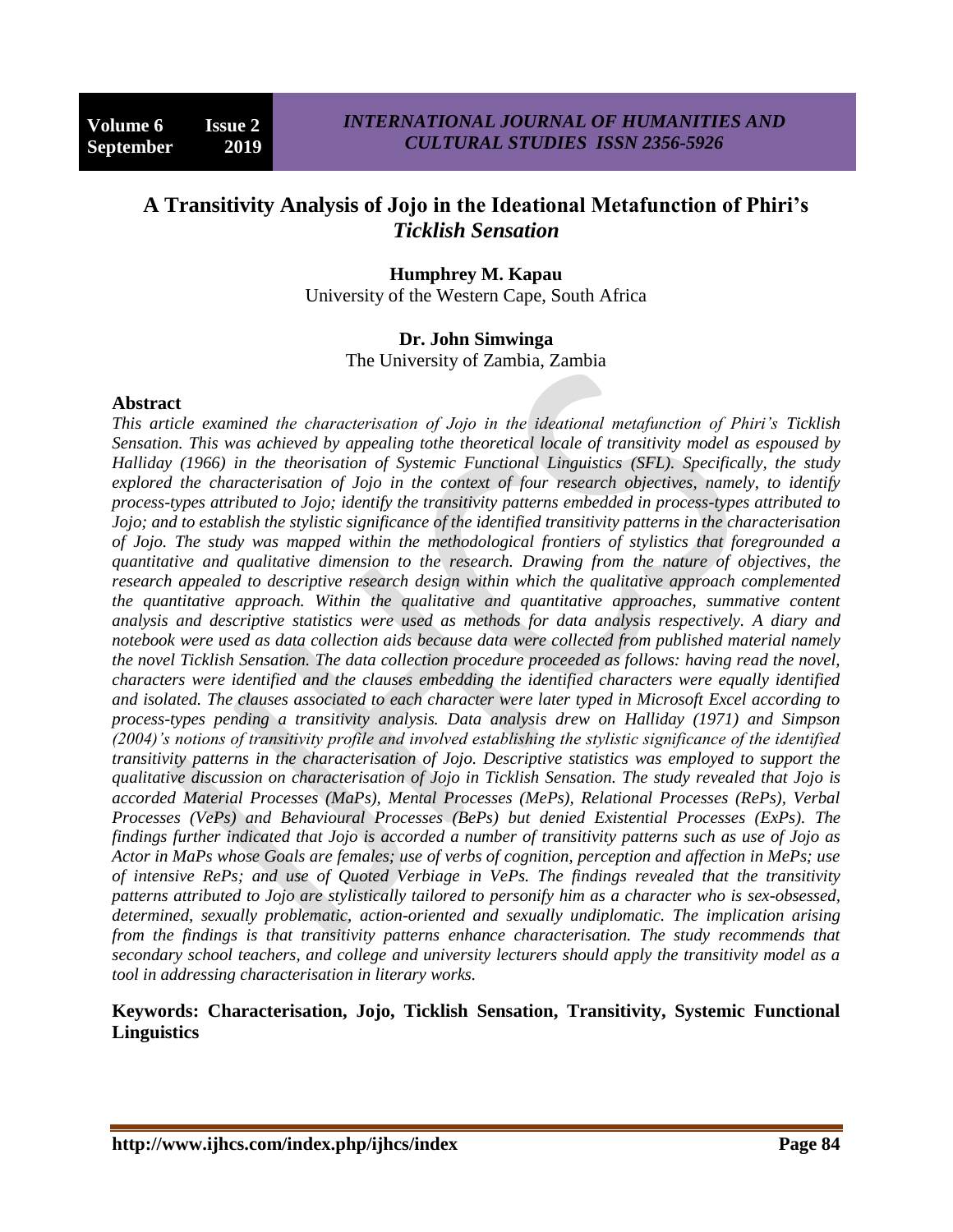#### **1. Introduction**

In Systemic Functional Linguistics (henceforth SFL), language is a resource-making material by which meaning is construed. By this, then, language is a system by which animate and inanimate entities convey information in order to realise a particular meaning (e.g. Halliday, 1966; Kennedy, 1982; Droga and Humphrey, 2002; and Halliday and Matthiessen, 2004). In conveying meaning, the stratified system of language is projected through the three metafunctions of language, namely, the ideational, the interpersonal and the textual metafunctions of language. According to Caffarel (2006), the ideational metafunction is a function of language that expresses the clausal experiences in terms of clausal participants. On the other hand, the interpersonal metafunction "supplies information and resources for enacting (establishing and maintaining) social relations while the textual metafunction looks at the textual systems of a text" (Caffarel, 2006:5). While the ideational metafunction deals with the aspect of Field in the context of situation, the interpersonal and textual metafunctions of language deal with the Tenor and Mode of the context of situation, respectively (Eggins, 2004; and Caffarel, 2006). Therefore, language is a resource for making meaning and because of that, it is argued that the linguistic choices that writers make during the production of their work are deliberately done in order to convey a particular meaning. For this, language use is perceived as functional since it serves the purpose of conveying a particularised meaning that is influenced by the social and cultural context of the text (Eggins, 2004; and Droga and Humphrey, 2002).

Because writers use language to create literary works, literary pieces of work are instances of discourse and can be studied using SFL. This is made possible because writers of literary works use language to construct the plot, characters, setting, point of view and themes, among others, thereby enhancing the artistic and credibility value of their works. Therefore, by conducting a transitivity analysis of transitivity patterns in a clause in which a character such as Jojo is inscribed, experiences associated with participants of such clauses are revealed, thereby showing such a character's distinctiveness from the other characters (Halliday, 1966; Simpson, 2004; Iwamoto, 2008; and Rodrigues, 2008). This article appealed to the linguistic tools of the transitivity model as proposed by Halliday (1966) to analyse transitivity patterns as syntacticosemantic configurations embedded in clauses and establishes how these forms enhance the characterisation of Jojo. The study was built on earlier ones done on *Ticklish Sensation,*  particularly that of Mwaanga (1988) and Muyendekwa (2008) who studied stylistic aspects of Zambian fiction and images of women in *Ticklish Sensation* from the perspective of sex roles stereotypes respectively. The present study has used *Ticklish Sensation,* a literary work, as a specific case on which a linguistic stylistic analysis was conducted using linguistic tools in order to analyse transitivity patterns and the characterisation of Jojo in the ideational metafunction of Phiri"s *Ticklish Sensation*.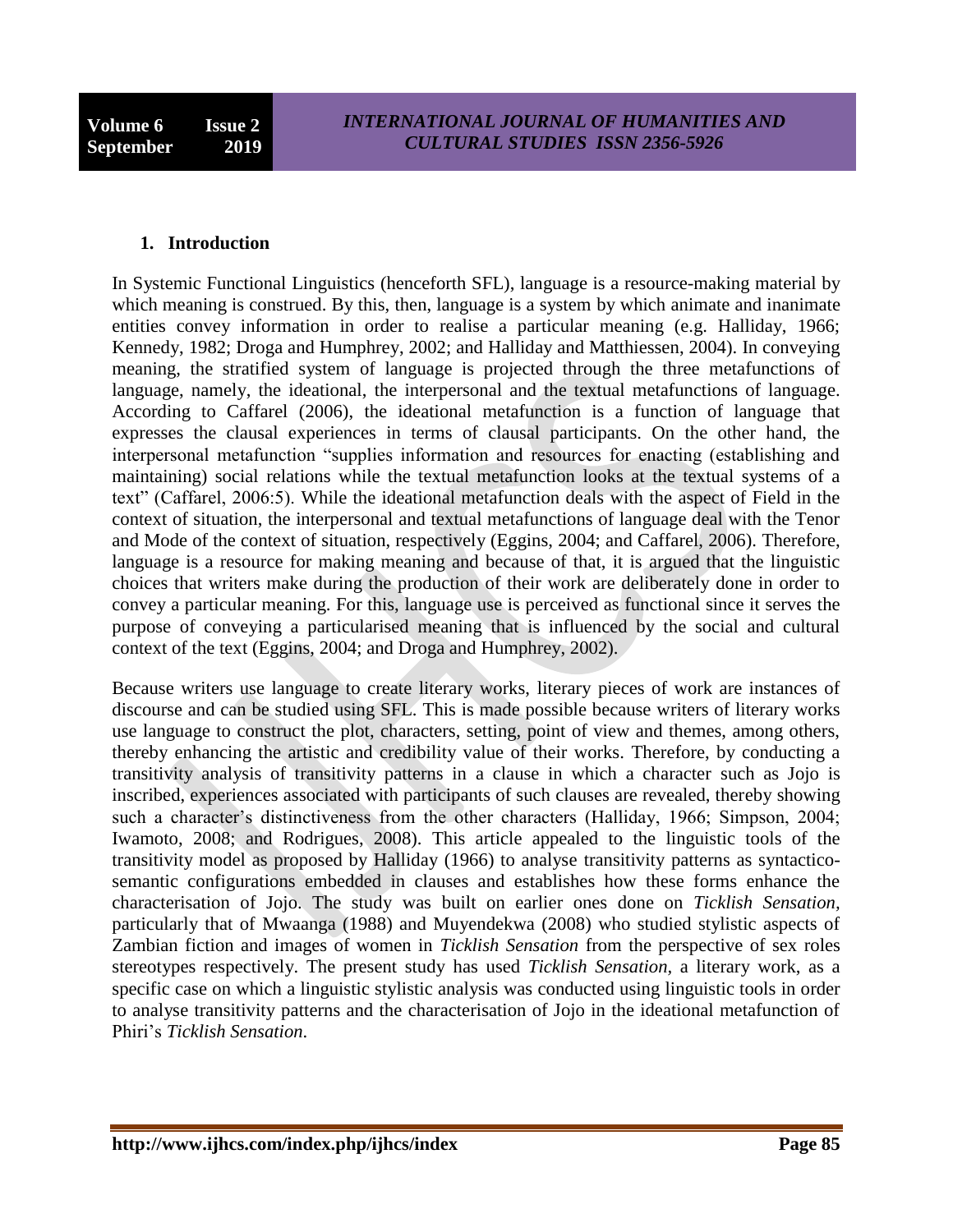### **1.1. Statement of the Problem**

A number of studies have applied the transitivity model to analyse literary works. For example, Halliday (1971) uses the transitivity model to examine the stylistic significance of transitivity patterns in Golding"s *The Inheritors*; Kennedy (1982) employs the transitivity model to explore characterisation in Conrad"s *The Secret Agent;* and Mwinlaaru (2012) uses the same model to study characterisation and point of view in Achebe"s *Anthills of the Savannah.* While these studies have used the transitivity model and SFL theory in general, no study has looked at characterisation in a Zambian literary work from the perspective of the transitivity model. For this reason, an examination of how transitivity patterning impacts on characterisation of Jojo in *Ticklish Sensation* – a Zambian novel – provides further insight into the role of linguistics in the construction of literary works in general and characterisation in particular. Therefore, the statement of the problem, stated as a question, is: how do transitivity patterns enhance the characterisation of Jojo in *Ticklish Sensation?* By exploring the aforementioned knowledge gap, this study has added further knowledge to works done on transitivity and SFL (e.g. Halliday, 1966; Halliday, 1971; Iwamoto, 2008; and Mwinlaaru, 2012).

### **1.2.Research questions**

Arising from the knowledge gap established, the study sought to address the following research questions:

- (i) What process-types are attributed to Jojo?
- (ii) What transitivity patterns are in process-types attributed to Jojo?
- (iii) What do the transitivity patterns attributed to Jojo reveal about his character?

## **2. Literature Review**

There are a number of studies worth noting upon which the knowledge gap of this study was created. The first is that of Mwanga (1988) who examines the language of Zambian fiction in English using the methodological tools of stylistics on Phiri"s *"Ticklish Sensation"* (NECZAM, 1973), Banjayamoyo's "Sofiya" (NECZAM, 1979), Musenge's "Changing Shadows" (NECZAM, 1984) and Chipeta"s *"The Pregnant Clouds"* (Kenneth Kaunda Foundation, 1986). Mwaanga (1988:14) concludes that "every literary text assumes a certain kind of reader and that this assumption is a constitutive element of the text". Mwaanga"s (1988) research further establishes that the western views about Zambian fiction in literature are erroneous. He strongly argues in his findings that judgment over the language of Zambian fiction in English can only be understood in the context of the Zambian sociolinguistic milieu as a whole. The current study is similar to that of Mwaanga (1988) because it studies the same novel – *Ticklish Sensation* – from the angle of linguistic stylistics. However, while Mwaanga (1988) uses the reception theory as general theoretical framework, the current study has employed SFL as general theoretical framework under which the transitivity model is used as an analytical perspective. The use of a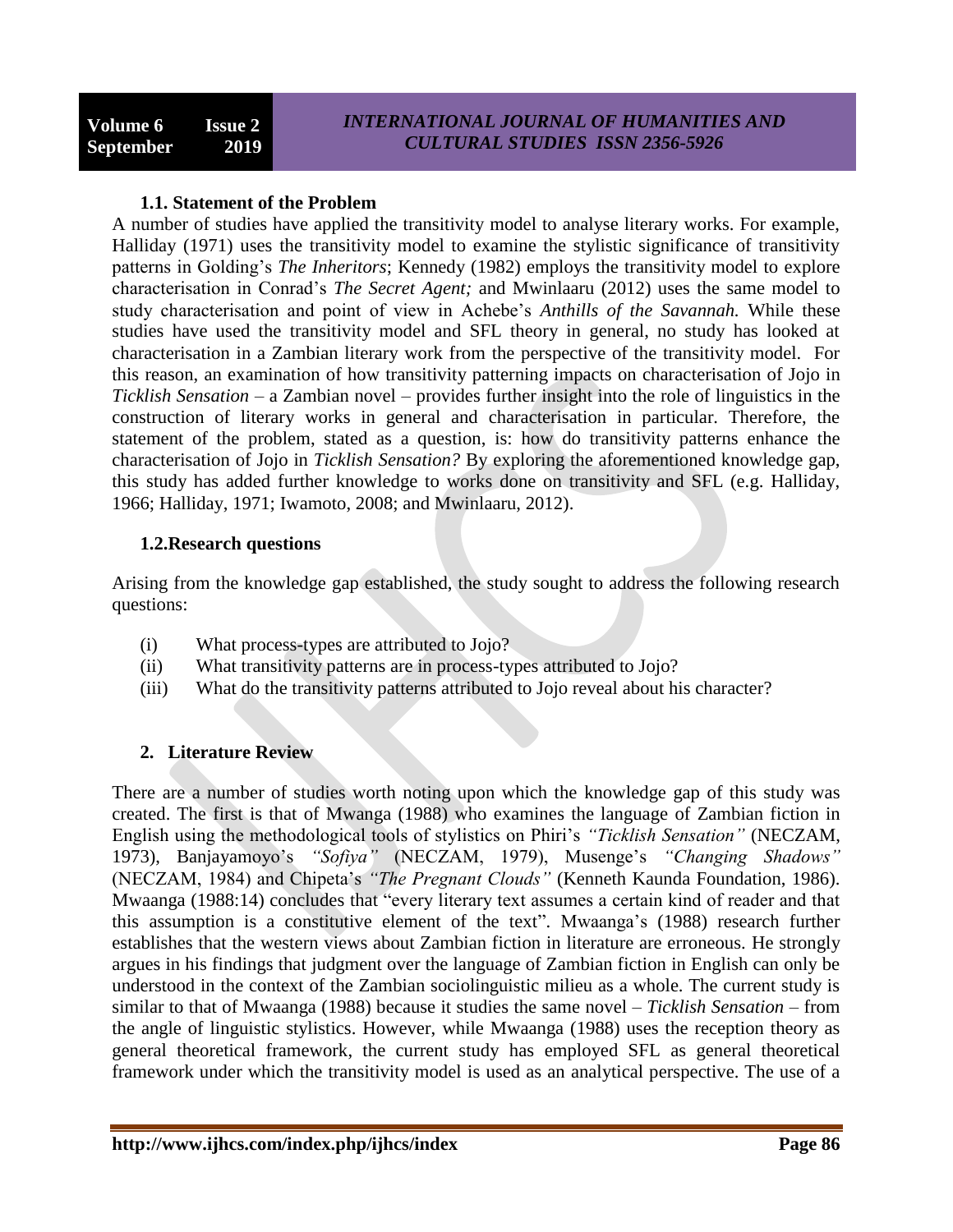different analytical perspective for this study has put to the test the body of theories that can be used to analyse the same literary text.

Another study is that of Halliday (1971) who examines the stylistic significance of transitivity patterns in Golding"s *The Inheritors.* Halliday explores Golding"s literary work from the sociocognitive perspective and identifies two major divisions in the narrative of Golding"s novel: the first is the narrative about the world of the Neanderthal people, their view of the world and their tribe. Halliday (1971) identifies this narrative division to be from the principle character, Lok, who is one of the people. According to Halliday (1971), the ending of *The Inheritors* forms the second part of the narrative whose point of view shifts from the perspective of the people to that of the tribe. Between the two narrative divisions of *The Inheritors* lies a third narrative "whose syntactic organisation marks a smooth transition from the first part of the narrative to the second part" (Mwinlaaru, 2012:83). Halliday (1971) uses the three narrative structures to examine Golding"s use of transitivity patterns. In both his data collection and analysis of *The Inheritors,*  Halliday uses both quantitative (frequency counts) and qualitative techniques (linguistic description) to analyse the transitivity patterns in the three passages he selects from the three narrative zones. The current study is related to that of Halliday (1971) in that it has also used the transitivity model. Further, both studies have used quantitative and qualitative techniques to analyse transitivity patterns. However, the difference between Halliday (1971)'s study and the current is that, while Halliday applies the transitivity model on a non-Zambian text, the present study has employed the model on the Zambian novel. In this regard, the current study"s use of the transitivity model on the Zambian novel has added more to the scholarly works that have used the transitivity model.

In addition, Kennedy (1982) draws on Halliday (1971)'s use of the transitivity modelto explore characterisation in Conrad"s *The Secret Agent.* Kennedy (1982) establishes that Conrad employs two techniques to develop the narrative in his passages. First, he places inanimate entities in the subject position of material clauses and, secondly, he uses a lot of agentless passive constructions "so that the Actors of the material processes in the clause could be suppressed" (Mwinlaaru, 2012:58). Like Kennedy (1982), this study uses the transitivity model to explore characterisation. However, this study differs from that of Kennedy (1982) on the basis of the literary work used: Kennedy (1982) uses a non-Zambian novel while this study has used a Zambian novel. In this regard, the present study has stood unique from that of Kennedy (1982) as far as the knowledge gap of the novel in use is concerned.

Burton (1982) also employs the transitivity framework in analysing literary texts from the literary theoretical lens of the feminist theory. Burton (1982) uses Plath"s *The Bell Jar* to explore how Plath uses disenabling syntactic structures to portray herself as a victim, basing the analysis on the four participants of the clause namely the doctor, the nurse, the patient and the electric equipment used in performing the theatrical operation. In her analysis, Burton (1982) uses three stages: stage one involves isolating the clause processes and finding out key participants in each process; stage two involves the identification of specific process types of the processes she isolates; and stage three involves determining which participant is involved with which type of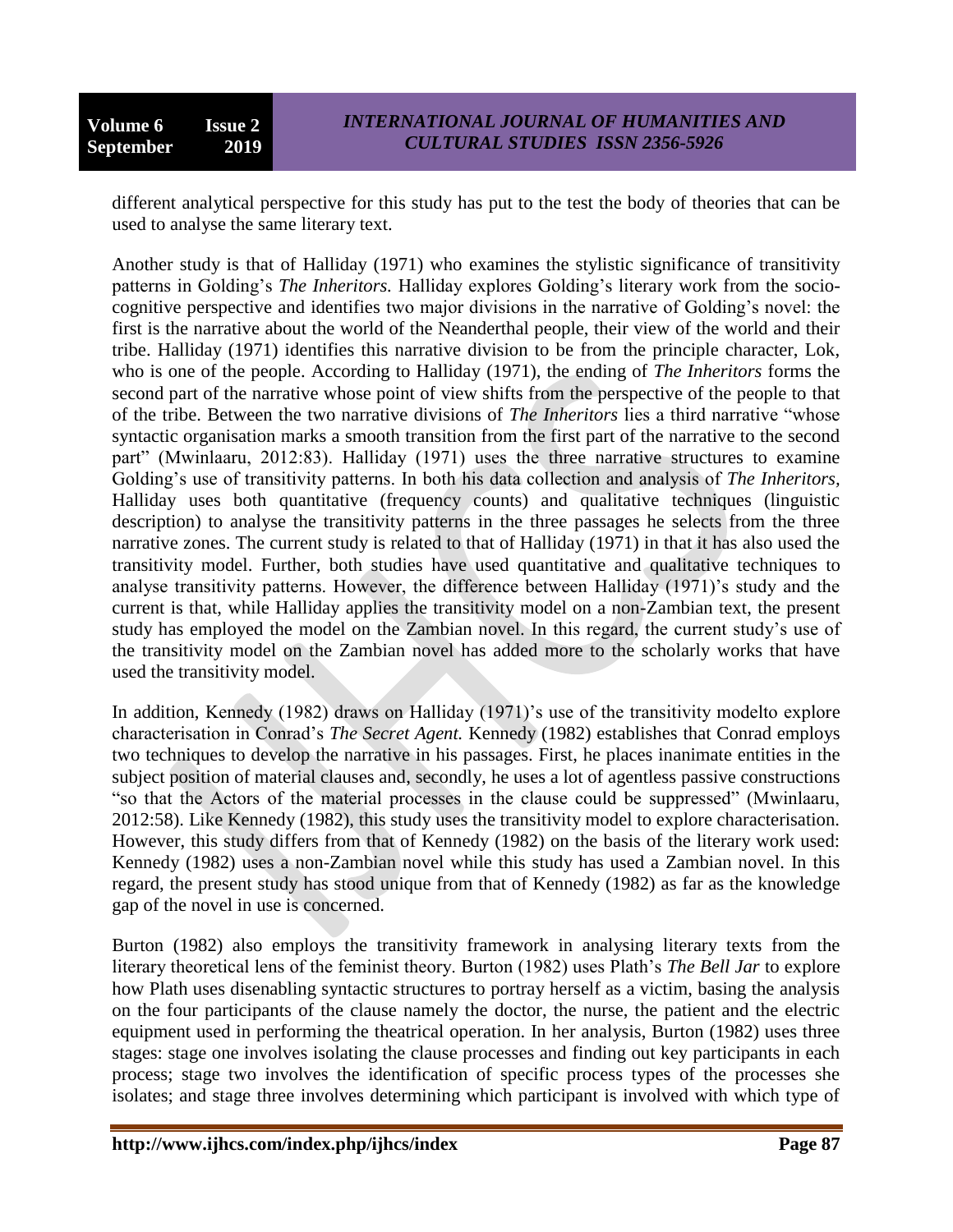process. The current study is similar to that of Burton (1982) on the basis of using the transitivity model and how process types shed light on characterisation. However, this study differs significantly with that of Burton (1982) in that it looks at a Zambian novel *Ticklish Sensation*.

Another study similar to that of Burton (1982) is Iwamoto's (2008) study which uses the transitivity model to analyse a passage from a short story in a women"s magazine from a feminist perspective. The study uses both qualitative and quantitative techniques in its methodology to show that the male character – Stefan de Vaux – is involved mostly as an Initiator or an Agent in Goal-directed material processes (e.g. *letting her go at last*). By so doing, Iwamoto (2008) establishes that Stefan de Vaux is a character who affects and controls what is happening. Further, since Stefan de Vaux also acts mostly as a Sayer in verbal processes, he is therefore a vocal character with potential to influence others. In contrast to Stefan de Vaux, Iwamoto (2008) notes that the female character Claire is mostly involved in internalised and passivized processes, with little or less impact on external forces. In the material processes, Claire is associated with the Goal or Medium; she is mostly the Sensor in mental processes; the Behaver in behavioural processes; and a Carrier in relational processes. For this, Iwamoto (2008) concludes that a text can carry transitivity patterns that can offer a stereotypical portrayal of gender relations among participants (Mwinlaaru, 2012). This study is similar to that of Iwamoto (2008) in that it uses both qualitative and quantitative techniques in addressing characterisation of Jojo in *Ticklish Sensation*. However, while Iwamoto's (2008) study focuses on transitivity patterns and their representation of gendered discourse, the present study is on characterisation in general, without any particular or special emphasis on gender or ideology. Such a non-preconceived analysis of characterisation in Phiri"s *Ticklish Sensation* is meant to produce undefiled character profiling of Jojo in the novel.

In addition to the other earlier studies mentioned above, Muyendekwa (2008) explores the images of women as stereotypes in Phiri"s *Ticklish Sensation* from a feminist and psychoanalysis perspective and not a linguistic perspective of the transitivity model. The present study has therefore contributed to previous studies on transitivity in literature. The current study is also similar to that of Mwinlaaru (2012) who conducted a research meant to explore characterisation and point of view in Achebe"s *Anthills of the Savannah.* Like Mwinlaaru (2012), this study has examined characterisation from the systemic-functional perspective by using the transitivity model. However, unlike Mwinlaaru (2012), the study does look at point of view. Moreover, while Mwinlaaru (2012)'s study is on a West African novel, the current study is on a Zambian novel. This shift has offered diversity in the choice of literary works analysed using the transitivity novel.

### **3. Theoretical Framework**

The current study was framed within the theoretical frontiers of Systemic Functional Linguistics (SFL). Otherwise known as Systemic Functional Grammar (SFG), the SFL theory was largely developed by Halliday and his followers but it traces its roots to the works of other linguists, notable of whom are Malinowski and Firth. In later years, the theory has been associated with post Hallidayan SFL theorists such as Fawcett; Hassan; Martin; Painter; and Matthiessen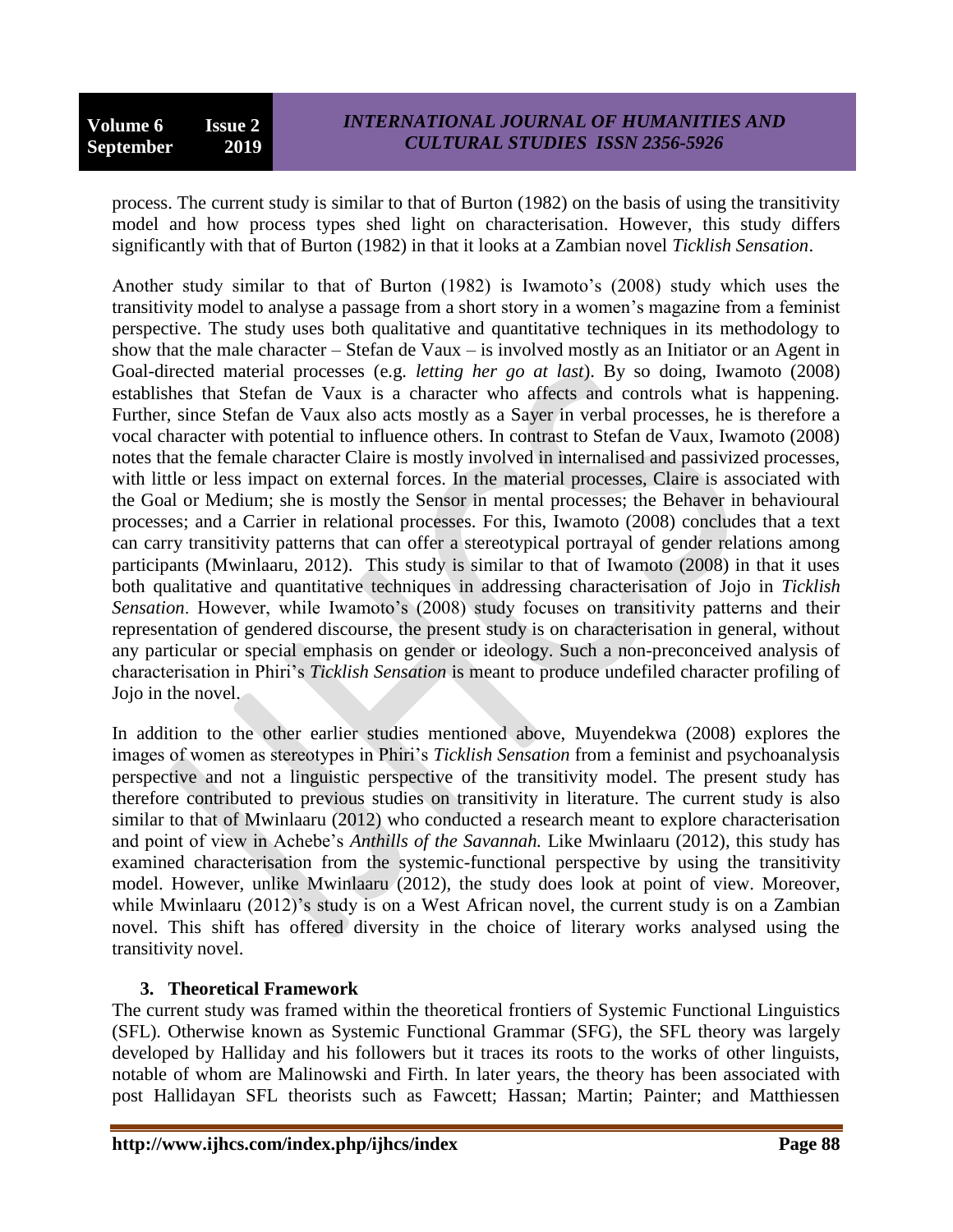(O"Donnell, 2012). SFL argues that language is a resource for construing meaning and that, as a resource for meaning-making, the language system is stratified into a hierarchical order of realisations whose most abstract is the graphology/phonology stratum and whose most concrete realisation is the stratum of context, fed in-between by the lexico-grammatical and semantics strata (Halliday, 1966; Caffarel, 2006; and Martin and Rose, 2003). Central to SFL theorisation is the notion of *metafunctions of language*. According to Halliday and Hassan (1976) and Halliday and Matthiessen (2004), the metafunctions of language are those functions that language is meant to perform in society, notably, the ideational, the interpersonal and the textual metafunctions. SFL theorists have noted that the ideational metafunction of language interprets, organises and classifies the participants of the discourse by representing how the world is perceived in terms of experiences; the interpersonal metafunction establishes and maintains social relations; and the textual metafunction looks at how language is organised into coherent and meaningful spoken and written texts (Halliday, 1971; Halliday, 1978; Fowler, 1986; Droga and Humphrey, 2002; Caffarel, 2006; and Halliday and Webster, 2009).

Within the ideational metafunction to language resides the notion of transitivity which the current study used in its analysis of the characterisation of Jojo. Droga and Humphrey (2002) and Mwinlaaru (2012) have noted that transitivity is a model to language that concerns itself with the grammar of the clause (called *transitivity* in SFL) and focuses on the grammatical description of the ideational metafunction of language at clausal level. Put more precisely, Mwinlaaru (2012: 21) paraphrases Halliday (1971) by noting that transitivity is a "syntactico-semantic concept which refers to the manner in which a writer or speaker represents, at clausal level of language, his experience of the real world or his own world of consciousness."Therefore, transitivity models the description of the content of the clause from the grammatical perspective.

Three components of the grammar of the clause are identified in the transitivity model and these are the Process, the Participant and the Circumstance. While the Process is the nucleus of the experiential mode of the clause and is prototypically realised by the verb phrase, the Participant of a clause refers to participants directly involved in the process and usually identified by noun phrases. On the other hand, the Circumstance occupies the adjunct element of the clause structure and are usually realised by prepositional and adverb phrases. The Circumstance of the clause is made up of a wide range of semantic classes comprising Extent, Location, Manner, Cause, Contingency, Accompaniment, Role, Matter and Angle, as well as their sub-categories which carry a subcategory probe (Halliday, 1966; Droga and Humphrey, 2002; Simpson, 2004; Halliday and Matthiessen, 2004; Iwamoto, 2008; and Mwinlaaru, 2012).

Based on the Process, transitivity classifies the grammar of the clause into six process-types, namely, material processes (MaPs); mental processes (MePs); relational processes (RePs); verbal processes (VePs); behavioural processes (BePs); and existential processes (ExPs). The categorisation is based on whether a process-type in question represents processes of doing and action (classified as MaPs); processes of perception, cognition and affection (known as MePs); processes of being and having (categorised as RePs); processes of saying and telling (grouped as VePs); processes of behaving (collectively known as BePs); and processes of existing (summed as ExPs). Material processes (MaPs) are processes of "doing" and "happening" in the physical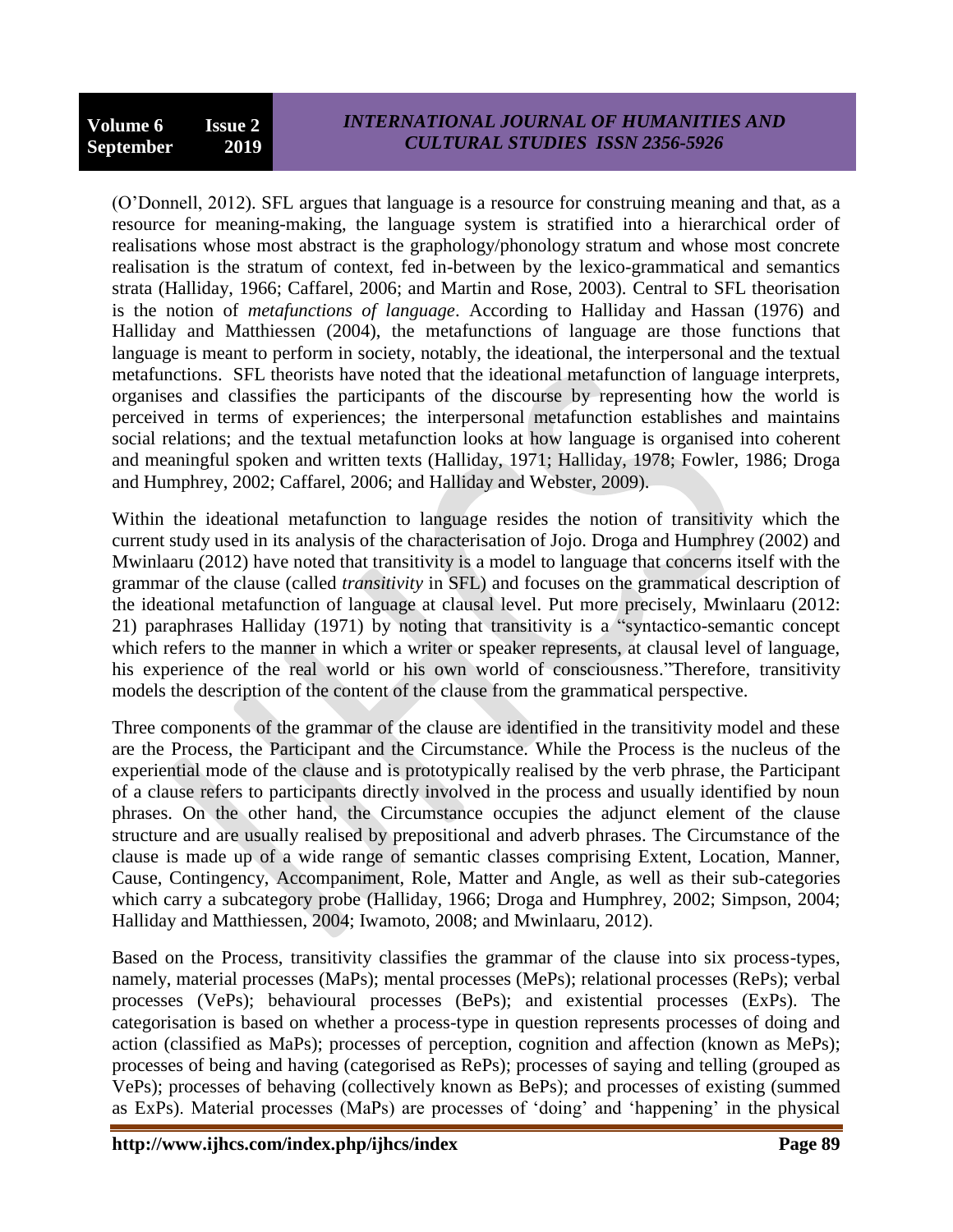world and have two inherently key participants, namely, the Actor (which is an obligatory element) and the Goal – which is the optional element (Iwamoto, 2008). In addition to the inherent participant roles of Actor and Goal is an extra element called Circumstance which provides additional information on the when, where and how of the process (Halliday, 1966; Droga and Humphrey, 2002; Martin and Rose, 2003; Iwamoto, 2008; and Mwinlaaru, 2012).

The second type of process-types is that of mental processes (MePs). MePs are defined as internalised processes that encode the meanings of feeling, thinking and perception. (Simpson, 2004:91). Grammatically, all mental processes involve two inherent participants namely the Sensor and the Phenomenon. What is termed 'Phenomenon' is that which is felt, thought or perceived by the conscious Sensor (Eggins, 1994:242-3; Halliday, 1994:117).

In addition to MaPs and MePs are relational processes (RePs). According to Eggins, (1994); Halliday and Matthiessen (2004); Simpson (2004); and Iwamoto (2008), RePs are processes of being and having and are divided into intensive, possessive and circumstantial RePs. Intensive RePs are RePs that use intensive verbs (e.g. *is*). On the other hand, possessive RePs use verbs of possession (e.g. *has*) while circumstantial RePs use verbs that indicate circumstantial relations (e.g. *is* at). Therefore, intensive RePs establish a relationship of "X is Y" connection between two elements; possessive RePs create an "X has Y" relationship; and circumstantial RePs connote an "X is at Y" relationship. In RePs, the central participants are the Carrier, Attribute, Token and Value.

In addition to MaPs, MePs and RePs as the three major process-types are three minor processtypes, namely, verbal processes (VePs); behavioural processes (BePs); and existential processes (ExPs). VePs are processes of saying and telling. Theoretically, VePs are found at the border of MePs and RePs, and express the relationship between ideas constructed in human consciousness and those enacted in the form of language (Halliday and Matthiessen, 2004; Martin and Rose, 2003). In VePs, the participant speaking is called the Sayer; the addressee to whom the process is directed is termed Target or Recipient; and what is said is called the Verbiage (Droga and Humphrey, 2002:29). On the other hand, BePs are processes of physiological and psychological behaviour, and can be realised as MaPs or MePs. The main participant in BePs is the Behaver though it is possible to find an optional participant called the Range (Halliday, 1994:107). The sixth process-type (and third minor process-type) is that of ExPs. ExPs are can be realised as either RePs or MaPs. The inherent clause participant in ExPs is the Existent traditionally identified as "there" (Halliday, 1966; Droga and Humphrey, 2002; Eggins, 2004; and Halliday and Matthiessen, 2004).

The current study applied the transitivity model in order to analyse the characterisation of Jojo in the ideational metafunction of Phiri"s *Ticklish Sensation*. This was done by appealing to the grammar of transitivity (MaPs, MePs, RePs, VePs, BePs and ExPs) as theorised by Halliday (1966) and illustrated by Halliday (1971).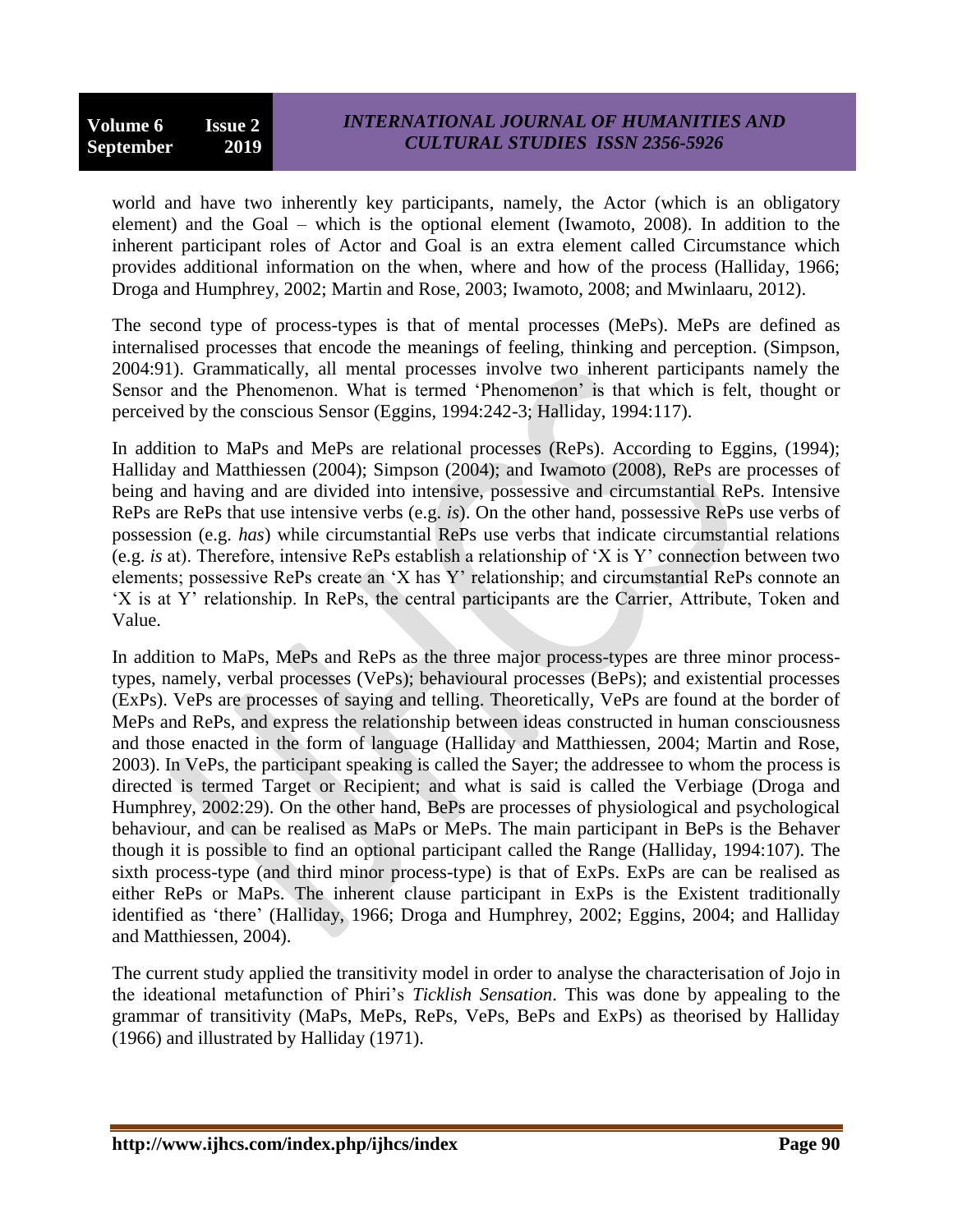### **4. Methodology**

Based on the research questions, the present study was framed within the methodological confines of stylistics and drew its epistemological and ontological footing from the positivist and constructionist paradigms, thereby foregrounding a quantitative and qualitative dimension to the research. Drawing from the choice of paradigms and the nature of objectives, the research appealed to descriptive research design within which the qualitative approach complemented by the quantitative approach was used. Netted in the qualitative and quantitative approaches was summative content analysis and descriptive statistics as methods for data analysis respectively(e.g. Kothari, 1985; Brink and Wood, 1988; Kumar, 2005; and Goertzen, 2017). A diary and a notebook were used as data collection aids because data were collected from published material namely the novel *Ticklish Sensation*. The data collection procedure proceeded as follows: having read the novel, characters were identified and the clauses embedding the identified characters were equally identified and isolated. The clauses associated to each character were later typed in Microsoft Excel according to process-types pending a transitivity analysis. Data analysis drew on Halliday (1971) and Simpson (2004)'s notions of transitivity profile and involved establishing the stylistic significance of the identified transitivity patterns in the characterisation of Jojo. Descriptive statistics was employed to support the qualitative discussion on characterisation of Jojo in *Ticklish Sensation.* Samples of analyses were later given to two lecturers from literature section of the Department of Literature and Languages of the University of Zambia for verification after explaining to them the coding scheme and the transitivity model.

### **5. Results and Discussion**

### **5.1. Process-types attributed to Jojo**

The findings revealed that out of the six process-types espoused by SFL theorists (e.g. Halliday, 1966; and Halliday and Matthiessen, 2004), Jojo is allotted material, mental, relational, verbal and behavioural processes but denied existential processes. It was further observed MaPs attributed to Jojo are the same as the BePs attributed, leading to an equifrequency in MaPs and BePs attributed to Jojo. This entailed that MaPs and BePs were basically the same and proved the SFL argument that besides MaPs, MePs and RePs as the three major process-types, VePs, BePs and ExPs as minor process-types are sometimes embedded in the major process-types (Halliday, 1966; Halliday, 1971; Droga and Humphrey, 2002; Martin and Rose, 2003; and Halliday and Matthiessen, 2004).Going by the findings, it was concluded that in the ideational metafunction of Phiri"s *Ticklish Sensation*, Jojo is represented in clausal experiences associated with processes of doing and action (MaPs); processes of cognition, perception and affection (MePs); processes of being and having (RePs); and processes of physiological and psychological nature (BePs). Furthermore, the findings revealed that the statistical distribution of process-types attributed to Jojo differs not only with Jojo but across each individual character. This is illustrated below: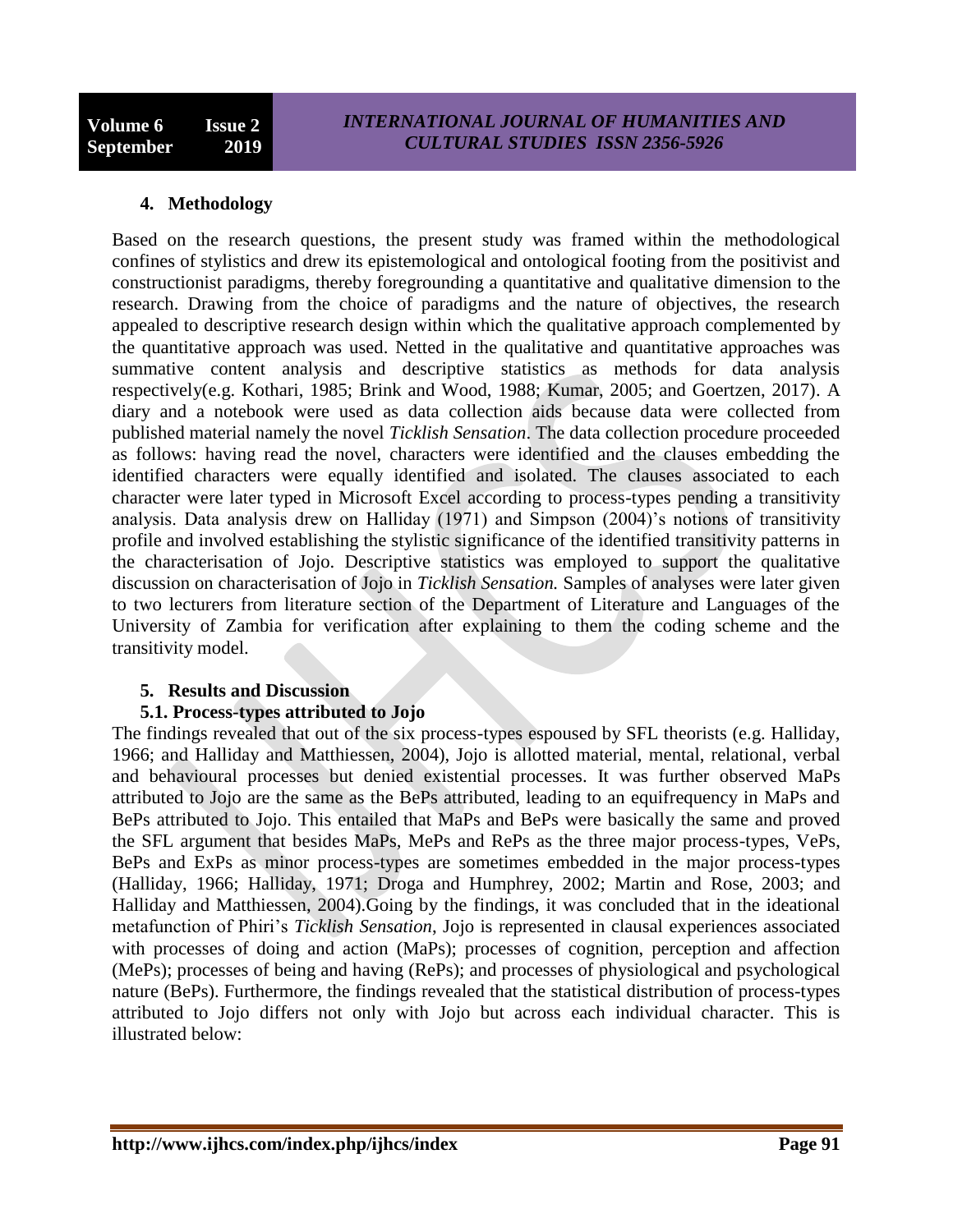|                  | PROCESS-TYPES |                |              |             |             | <b>TOTAL</b> |                  |
|------------------|---------------|----------------|--------------|-------------|-------------|--------------|------------------|
| <b>CHARACTER</b> | <b>MaPs</b>   | <b>MePs</b>    | <b>RePs</b>  | <b>VePs</b> | <b>BePs</b> | <b>ExPs</b>  | <b>FREQUENCY</b> |
| <b>Jojo</b>      | 266           | 117            | 93           | 144         | 266         | 0            | 886              |
| Kinki            | 27            | 7              | 20           | 26          | 28          |              | 109              |
| <b>Keterina</b>  | 5             | $\overline{4}$ | 5            | 4           | 8           |              | 26               |
| <b>Elena</b>     | 12            | $\overline{2}$ | 6            | 36          | 12          | 0            | 68               |
| <b>Noli</b>      | 10            | $\overline{4}$ |              | 0           | 14          |              | 29               |
| Lise             | 19            | 3              | 6            | 10          | 20          | 0            | 58               |
| Puna             | 24            | 27             | 3            | 11          | 38          |              | 103              |
| <b>Meeky</b>     | 21            | 7              | $\mathbf{r}$ | 5           | 21          | 0            | 61               |
| <b>Others</b>    | 118           | 37             | 39           | 130         | 80          |              | 404              |
| <b>TOTAL</b>     | 502           | 208            | 180          | 366         | 487         |              | 1744             |
| <b>FREQUENCY</b> |               |                |              |             |             |              |                  |

### **Table 1Process-types attributed to Jojo in relation to other characters**

In Table 1, it can be concluded that Jojo dominates in all the categories of process types except in that of ExPs. Kinki is the only character who reflects the ExPs category. Table 1 also indicates that Jojo"s process-type distribution of MaPs, MePs, RePs, VePs, BePs and ExPs is in the ratio of 266:117:93:144:266:0. Statistically, this entails that Jojo is attributed five process-types but denied ExPs. Theoretically, the equifrequency of MaPs and BePs in Table 1 points to the fact that the same MaPs are realised as the same BePs. This confirms Halliday (1994) who notes that BePs are processes of physiological and psychological behaviour, and can be realised as MaPs or MePs. Table 1 further shows that out of the 886 tokens attributed to Jojo, he dominates in MaPs/BePs through a frequency of 266 tokens while he is least represented in RePs (93 tokens). It can be further noted that Jojo is second-most represented in VePs while his MePs are thirdplaced. Therefore, based on Table 1, the findings concluded that Jojo is mostly associated with clausal experiences whose types of verbs involve participants, namely, Actor, Goal and Circumstance in MaPs; Sensor, Phenomenon and Circumstance in MePs; and Carrier, Possessor, Attribute and Possessed in RePs. It was further concluded that since BePs are the same as MaPs, their discussion is encompassed through MaPs.The findings on process-types allotted to Jojo confirm the theoretical perspective in SFL that a text is a fabric of interwoven metafunctions one of which is the ideational metafunction, with process-types as the core of the grammar of the clause (e.g. Martin and Rose, 2003; and Caffarel, 2006). Additionally, the varying statistics in process-types attributed to Jojo undoubtedly shows the significance of numerical data in establishing the significance of process-types in a text (e.g. Kothari, 1985; Brink and Wood, 1988; Kumar, 2005; and Goertzen, 2017).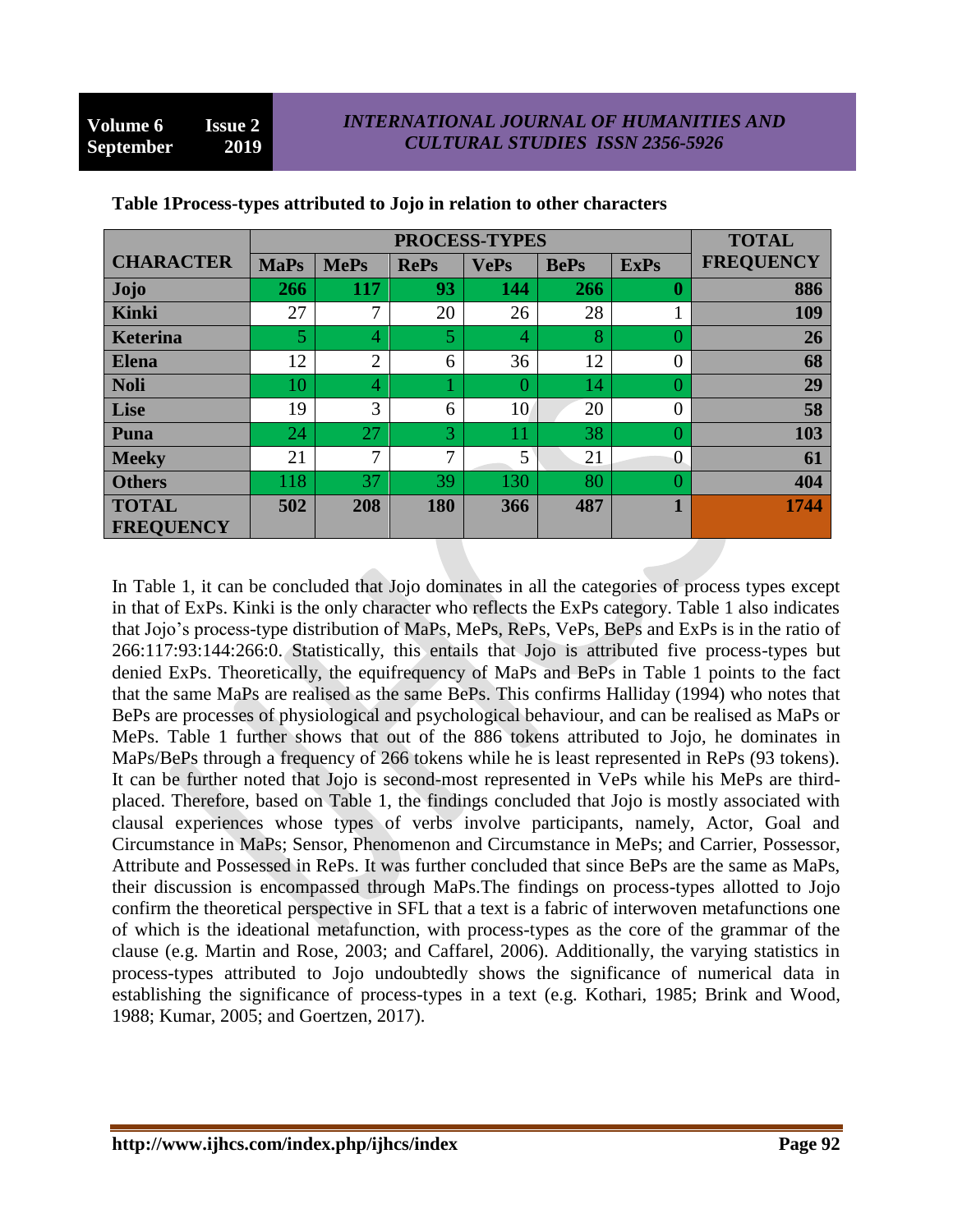### **5.2.Transitivity patterns and the Characterisation of Jojo**

In pursuance of research question two (i.e. *What transitivity patterns are in process-types attributed to Jojo?*) and research question three (i.e. *What do the transitivity patterns attributed to Jojo reveal about his character?*), the findings established that not only is Jojo assigned some transitivity patterns in process-types but also that the identified transitivity patterns play a crucial role in revealing his characterisation. The following are the transitivity patterns identified in process-types and what they reveal about the characterisation of Jojo:

### **5.2.1. Use of Jojo as Actor whose Circumstances are feminine in most material processes**

The findings exhumed that in MaPs, Jojo is an Actor whose Circumstances are mostly things associated with females. The findings established that the aforementioned transitivity pattern characterises Jojo as a *pervert, determined* and *action-oriented* character. For example, whenever Jojo is accorded an opportunity to be in the vicinity of females of roughly around his marriageable age, he becomes an Actor whose Circumstances are mostly related to the female body. This is illustrated in  $(1) - (7)$  below through a constellation of some clauses extracted from the data:

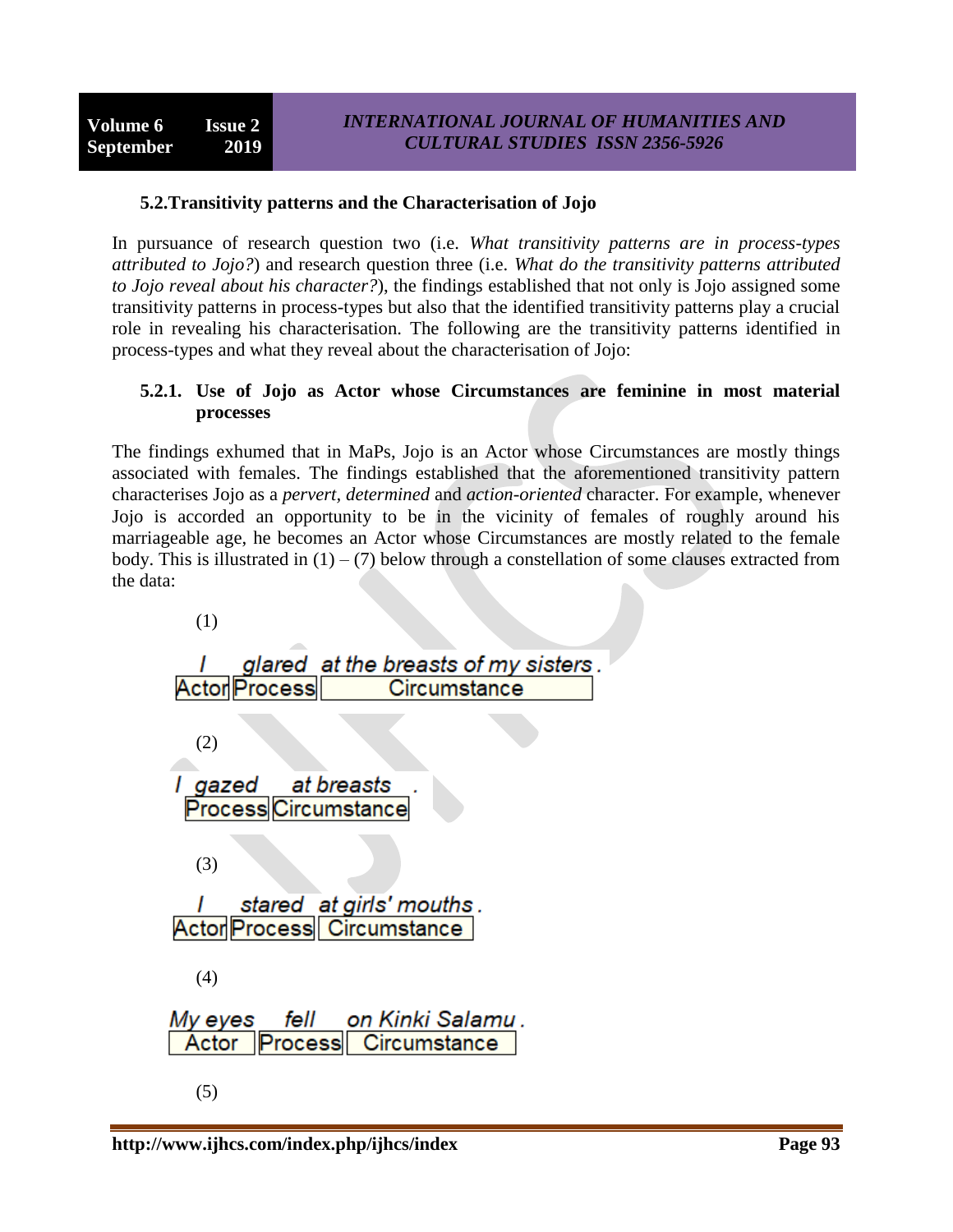| My eyes concentrated on Kinki Salamu's bossom.<br>Actor <u>Process</u><br>Circumetance |  |
|----------------------------------------------------------------------------------------|--|
| (6)                                                                                    |  |
| My hands zoomed towards Kinki's chest.<br>Actor Process Circumstance                   |  |
| (7)                                                                                    |  |
|                                                                                        |  |
| My eyes glared upon Kinki's defiant face .<br>Actor Process Circumstance               |  |

In Examples (1) – (7) above, Jojo is the Actor in processes of *doing* and *action* – MaPs. As an Actor in  $(1) - (3)$ , Jojo is identified as *I* while in  $(4) - (7)$ , he is identified through his body parts, namely, *My eyes* (4); *My eyes* (5); *My hands* (6); and *My eyes* (7). The dominance of Jojo as the Actor makes him the driver of his actions in the physical world. Such a grammatical mapping of Jojo in MaPs shows Jojo"s consistency in seeking to achieve his Goals and Circumstances no matter what. He is not the victim of the actions but the perpetrator of the actions, thereby becoming an active participant in MaPs. Jojo's activeness and determination in MaPs is further understood by the Circumstances upon which his processes of action and doing are directed. In (1) – (7), the Circumstances to which Jojo directs his actions are: *at the breasts of my sisters* {Circumstance of Location: spatial: *where?*}; *at breasts* {Circumstance of Location: spatial: *where?*}; *at girls' mouths* {Circumstance of Location: spatial: *where?*}; *on Kinki Salamu*  {Circumstance of Location: *where?*}; *on Kinki Salamu's bosom* {Circumstance of Location: spatial: *where?*}; *towards Kinki Salamu* {Circumstance of Location: spatial: *where?*}; and *upon Kinki's defiant face* {Circumstance of Location: spatial: *where?*}. From the aforementioned Circumstances in the grammar of MaPs, it can be seen that Jojo is a determined pervert whose action-oriented character is targeted at female body parts. What Jojo does in the physical world is mostly associated with female body parts. What is further worth noting in  $(1) - (7)$  is that Jojo is denied Goals in his MaPs but accorded only Circumstances as part of the clause participants to which he is the Actor. By denying Jojo some Goals but allotting him Circumstances whose nature has to do with the location of body parts, Jojo is turned into a deadly sexual predator who sees nothing else in a woman but sex and the satisfaction of his sexual appetite. Jojo is a walking hunter of women, and the female body parts are not safe from the wrath of his penis. Therefore, in MaPs, Phiri uses a transitivity pattern that places Jojo as an Actor in Goalless MaPs but whose Circumstances are all about the female body. Using this strategy, Phiri manages to characterise Jojo as a pervert who is determined and action-oriented.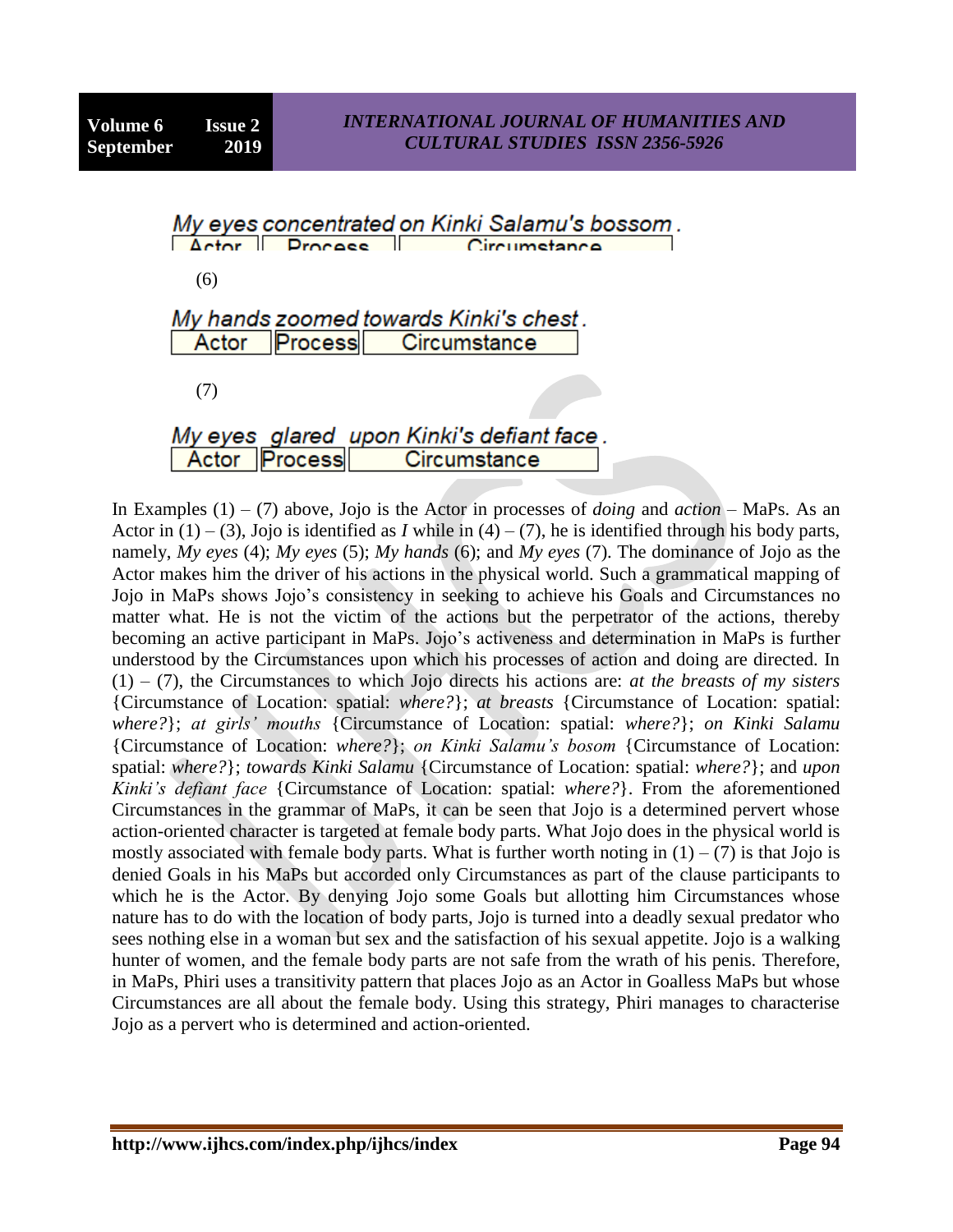### **5.2.2. Statistical dominance of material processes**

In addition to the use of Jojo as an Actor in Goalless MaPs whose Circumstances are associated with females, Phiri also uses the statistical dominance of MaPs to further characterise Jojo. In this regard, the findings established that the dominance of MaPs as compared to other processtypes attributed to Jojo is stylistically tailored to characterise Jojo as *an action-oriented* character. Table 2 below shows the distribution of process-types attributed to Jojo, in the context of other characters:

|                  | <b>PROCESS-TYPES</b> |                |               |             |             | <b>TOTAL</b>     |                  |
|------------------|----------------------|----------------|---------------|-------------|-------------|------------------|------------------|
| <b>CHARACTER</b> | <b>MaPs</b>          | <b>MePs</b>    | <b>RePs</b>   | <b>VePs</b> | <b>BePs</b> | <b>ExPs</b>      | <b>FREQUENCY</b> |
| <b>Jojo</b>      | 266                  | 117            | 93            | 144         | 266         | $\boldsymbol{0}$ | 886              |
| <b>Kinki</b>     | 27                   | 7              | 20            | 26          | 28          |                  | 109              |
| <b>Keterina</b>  | 5                    | $\overline{4}$ | 5             | 4           | 8           | $\overline{0}$   | 26               |
| <b>Elena</b>     | 12                   | $\overline{2}$ | 6             | 36          | 12          | 0                | 68               |
| <b>Noli</b>      | 10                   | $\overline{4}$ | 1             | 0           | 14          | $\overline{0}$   | 29               |
| Lise             | 19                   | 3              | 6             | 10          | 20          | $\overline{0}$   | 58               |
| Puna             | 24                   | 27             | 3             | 11          | 38          | 0                | 103              |
| <b>Meeky</b>     | 21                   | 7              | $\mathcal{I}$ | 5           | 21          | $\overline{0}$   | 61               |
| <b>Others</b>    | 118                  | 37             | 39            | 130         | 80          | $\theta$         | 404              |
| <b>TOTAL</b>     | 502                  | 208            | 180           | 366         | 487         | 1                | 1744             |
| <b>FREQUENCY</b> |                      |                |               |             |             |                  |                  |

**Table 2: Comparison of process-types attributed to characters**

An intra-character and inter-character analysis of Table 2 reveals that Jojo dominates in MaPs. Out of a total of 502 tokens attributed to all characters in Phiri"s *Ticklish Sensation*, Jojo is accorded 266 tokens and is above 50% of the total percentage of MaPs distributed across characters. In terms of 886 total tokens attributed to process-types associated with Jojo, he has an equifrequency of 266 tokens in MaPs and BePs, while other process-types attributed to him are below 200 tokens. Therefore, Table 2 demonstrates that Jojo is more dominant in processes of *doing* and *action* (MaPs) than he is in other process-types such as MePs (117); RePs (93) and VePs (144). The findings as indicated in Table 1 suggest that Jojo is mostly associated with action in the physical in which he is the Actor. Jojo is in search of what people call the ticklish sensation but because he does not experience it, he spends his entire life in search of the mysterious ticklish sensation. His actions are not directed at farm work or school, but at anything that can give him an answer to what ticklish sensation was and how it felt. This explains why every time Jojo is engaged in some physical activity with a person of the opposite sex, his actions are directed at female body parts such as the breasts, the lips and the eyes.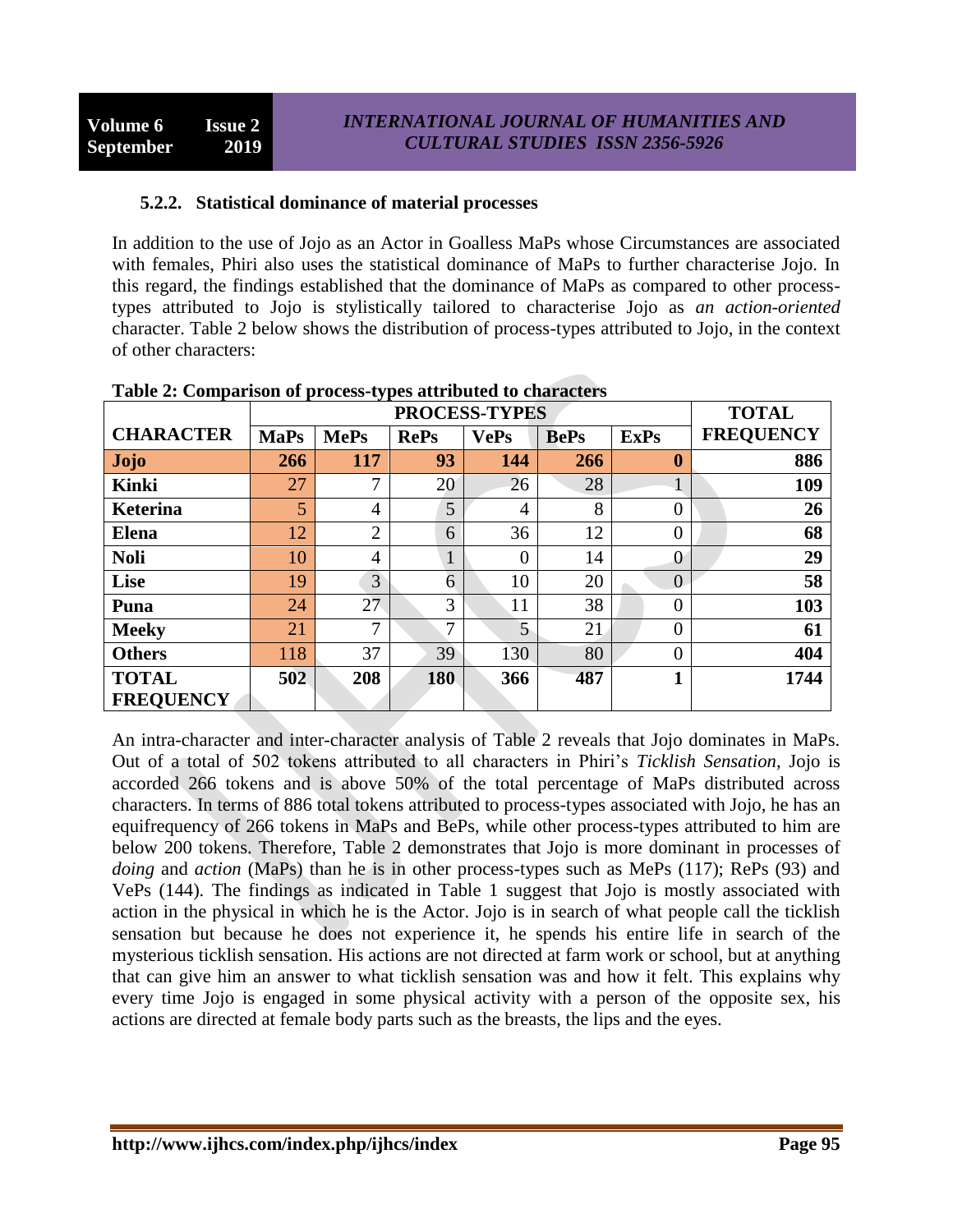## **5.2.3. Use of Jojo as Sensor whose Phenomenon is female in mental processes**

In processes of perception, affection and cognition (MePs), Phiri places Jojo as the Sensor whose Phenomenon is mostly a female or female object. This strategy is similar to that in MaPs where Jojo is placed as an Actor whose Circumstances are related to females. Using verbs of affection, perception and cognition, Phiri manages to portray Jojo as a character *obsessed with sex*. This is illustrated in  $(8) - (12)$  below:



In examples  $(8) - (12)$ , there is a consistent use of Jojo as a Sensor in MePs. As a Sensor, Jojo is associated with Processes, namely, *wondered* {mental process: cognition} in (8); *admired* {mental process: affection} in (9); *glared*{mental process: perception} in (10); *marvelled* {mental process: affection} in (11); and *looked* {mental process: perception} in (12). The Phenomenon is female-related: *what my sister's breasts contained* in (8); and *the curves of Puna's body* in (9). From the choice of MePs in (8) – (12), Jojo is projected as a Sensor whose Phenomenon is related to the female body. By further using verbs of cognition (e.g. *wondered*};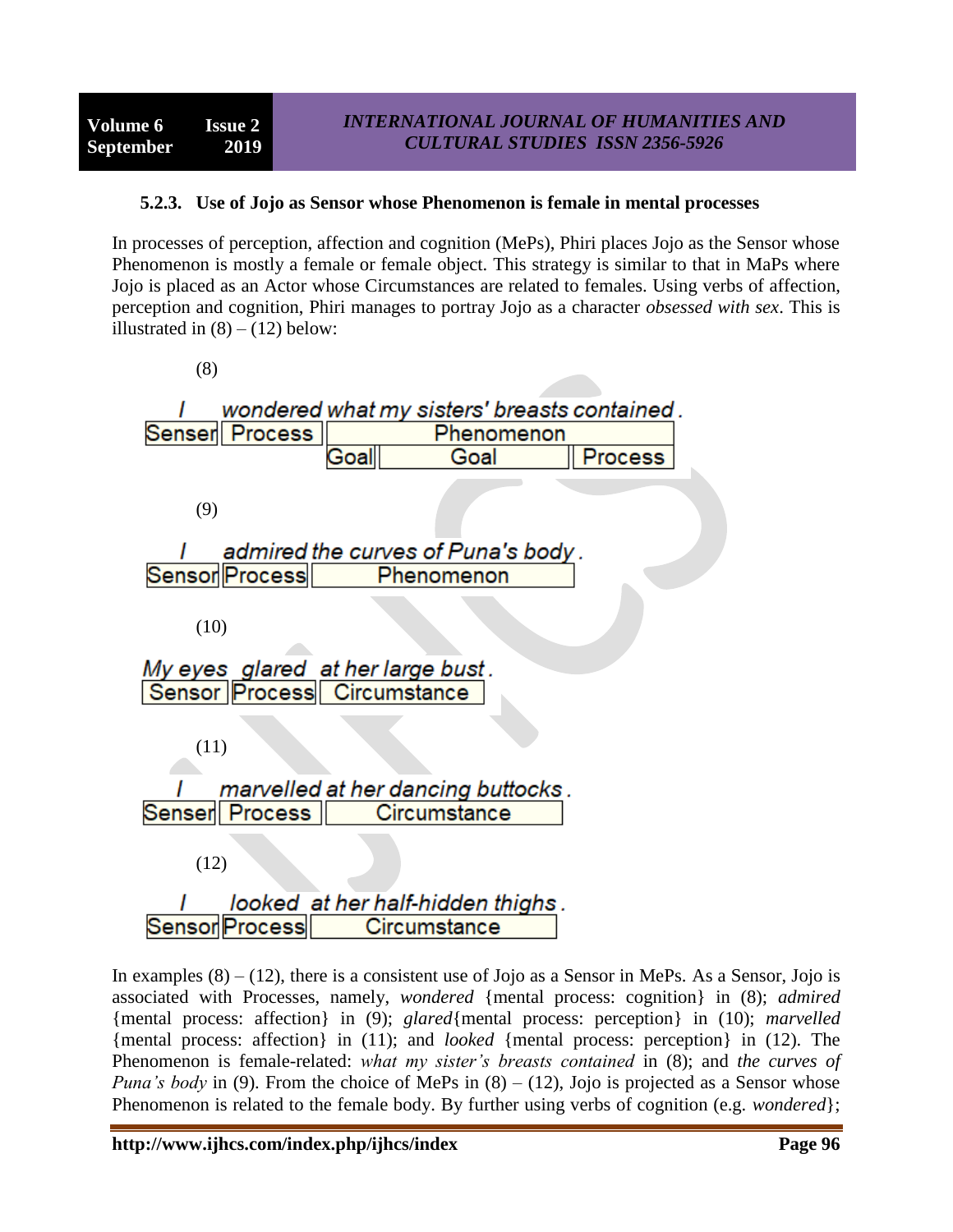## *INTERNATIONAL JOURNAL OF HUMANITIES AND CULTURAL STUDIES ISSN 2356-5926*

verbs of affection (e.g. *admired*}; and verbs of perception {e.g. *looked*}, Phiri stylistically characterises Jojo as a person whose mind thinks, perceives and shows affection for sexualrelated issues. This underscores Jojo as a pervert. Furthermore, that Jojo is a pervert is shown through the choice of Circumstances in MePs. Whenever Jojo is attributed the Circumstances in MePs accorded to him, the things contained are mostly those to do with females. For example, in (10), Jojo *glared* {mental process: perception} *at her large bust* {Circumstance of Location: spatial: *where?*}; in(11), he *marvelled* {mental process: affection} *at her dancing buttocks* {Circumstance of Matter}; and in (12), Jojo *looked* {mental process: mental} *at her half-hidden thighs* {Circumstance of Matter}. By overlooking the grammatical Circumstance of Contingency {i.e. condition, concession and default}; the Circumstance of Angle; Circumstance of Role {i.e. guise and product}; Circumstance of Cause {i.e. reason, purpose and behalf}; and the Circumstance of Extent {i.e. temporal and spatial}, Phiri confines Jojo to Circumstances of Location and Matter. This way, Jojo is grammatically orchestrated as a Sensor whose Circumstances seek to address issues to do with Matter (females) and Location (female body parts). This characterises Jojo as someone who is obsessed with sex or anything related to the topic of sex. Furthermore, by having female body parts dominate the Phenomenon and Circumstance components of the grammar of MePs attributed to Jojo, females are perceived, felt and seen as sexual objects whose wealth is on what they can offer sexually. Such a dominated perception, cognition and affection of females and sex by Jojo ultimately characterises him as a pervert character. To Jojo, a female is never entirely safe if she is within reach. If a female is out of reach physically (i.e. MaPs), then Jojo mentally engages in sexual escapades with her through his internalised processes of perception, affection and cognition (MePs).

## **5.2.4. Use of intensive relational processes in Reported Verbiage of verbal processes**

The findings indicated a unique transitivity pattern in RePs attributed to Jojo. Instead of RePs existing along in the narrative, they were predominantly expressive through the Reported Verbiage of VePs attributed to Jojo. The study established that this strategy is used by Phiri to bring about a prejudiced characterisation of Jojo by other people. Overall, other people in the novel characterise Jojo as a *sexually problematic* character. This is illustrated in (13) – (16) below:

| (13)                                                |
|-----------------------------------------------------|
| was Satan's saliva<br>Everybody<br>said             |
| Sayer<br><b>Process</b><br><b>Reported Verbiage</b> |
| Carrier Process   Attribute                         |
|                                                     |
| (14)                                                |
|                                                     |
| wicked.<br>They<br>said<br>was                      |
| Sayer Process<br><b>Reported Verbiage</b>           |
| <b>Carrier Process Attribute</b>                    |
|                                                     |

 $(12)$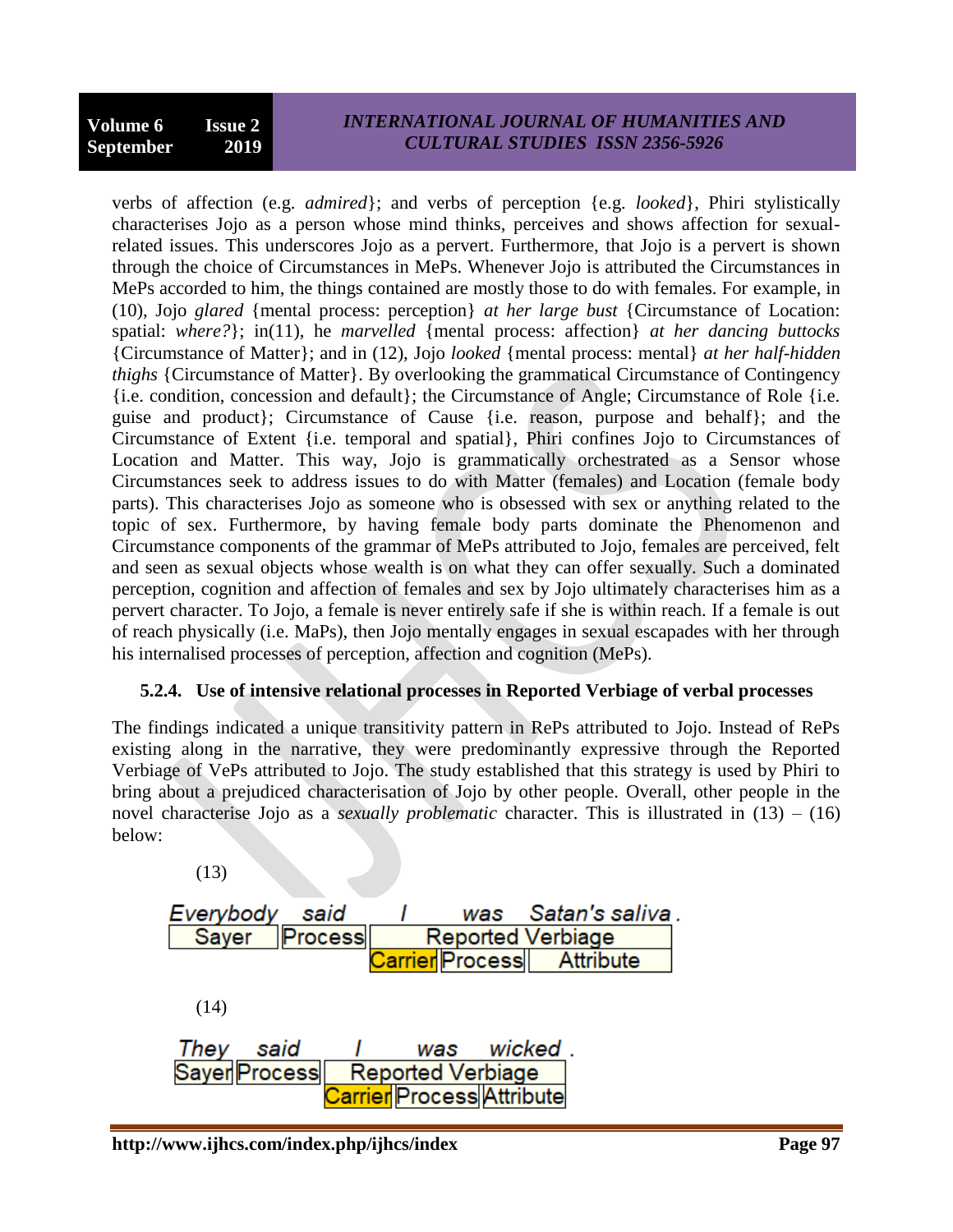| (15)      |                      |                                                              |                     |  |
|-----------|----------------------|--------------------------------------------------------------|---------------------|--|
| They said | Sayer Process        | <b>Reported Verbiage</b><br><b>Carrier Process Attribute</b> | was a brute .       |  |
| (16)      |                      |                                                              |                     |  |
| They      | said                 |                                                              | was a spoilt child. |  |
|           | <b>Sayer Process</b> | <b>Reported Verbiage</b>                                     |                     |  |
|           |                      | Carrier Process                                              | Attribute           |  |

Examples  $(13) - (16)$  clearly show that RePs attributed to Jojo are construed as part of Reported Verbiage in VePs attributed to Jojo. This unique strategy enables Phiri to attach an additional Participant of Sayer in VePs as an overall participant responsible for the entire clauses in which the RePs appear. In  $(13) - (16)$ , the Sayer of Reported VePs constitutes people but the Carrier in RePs fused in the Quoted Verbiage is Jojo, only identified as *I*. As a Carrier in (13) – (16), Jojo is associated with the intensive relational process *was*. The Attributes of the RePs are *Satan's saliva// wicked// a brute// a spoilt child.* Going by the context of the extracted clauses  $(13)$  – (16), people are complaining because of Jojo"s desire and determination to have the ticklish sensation. For this, people said he was *Satan's saliva, wicked, a brute* and *a spoilt child*.

## **5.2.5. Use of Quoted Verbiage in verbal processes**

The last transitivity pattern attributed to Jojo is that of Quoted Verbiage in VePs associated with him. Phiri uses this transitivity pattern in VePs in order to characterise Jojo as a*sexually undiplomatic* character. This is shown in (17) and (18) below:

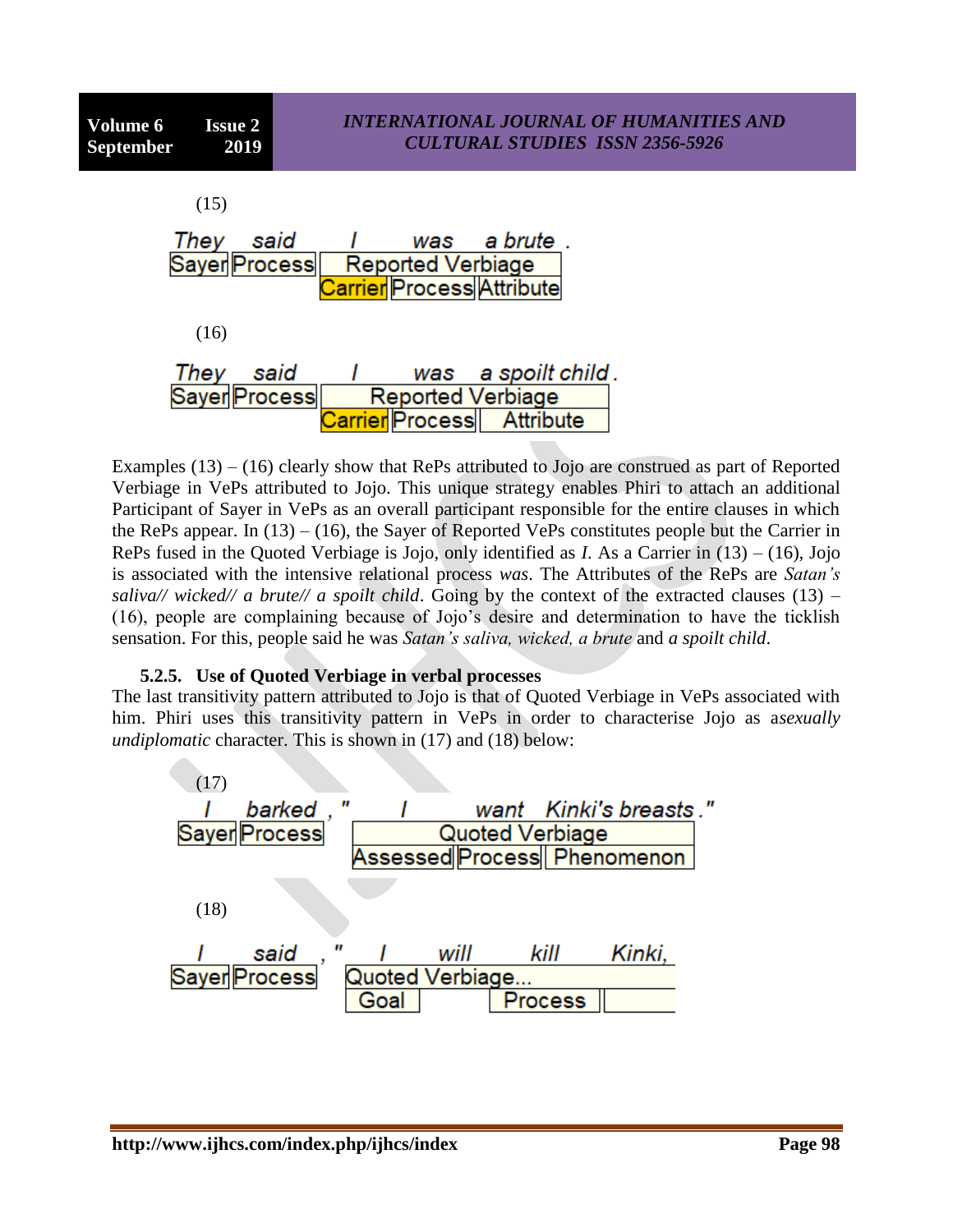$\boldsymbol{u}$ 

|        |                             | if she doesn't give |  | me                       | her breasts. |  |  |  |
|--------|-----------------------------|---------------------|--|--------------------------|--------------|--|--|--|
|        | Quoted Verbiage (Continued) |                     |  |                          |              |  |  |  |
| Goal   |                             |                     |  |                          |              |  |  |  |
| Qualif |                             |                     |  |                          |              |  |  |  |
|        | Actor                       |                     |  | <b>Process Recipient</b> | Goal         |  |  |  |

Examples (17) and (18) show that as a Sayer, Jojo is associated with Quoted Verbiage in VePs whose Targets are mostly Kinki and breasts. The nature of the Quoted Verbiage is that of demand (i.e. *"I want Kinki's breasts*) and ramsom-like (i.e. *"I will kill Kinki if she doesn't give me her breasts*). This shows that Jojo is undiplomatic and immature in his search for the ticklish sensation.

#### **6. Conclusion**

The findings on the characterisation of Jojo in the ideational metafunction of Phiri"s *Ticklish Sensation* have validated the theoretical observations that process-types form the ideational meaning of language (e.g. Martin and Rose, 2003; and Caffarel, 2006) and that their statistical distribution is also motivated (e.g. Kothari, 1985; Brink and Wood, 1988; Kumar, 2005; and Goertzen, 2017). From the angle of literature review, the findings on Jojo and the ideational metafunction of Phiri"s *Ticklish Sensation* re-affirm the earlier findings in studies such as those of Halliday (1971); and Mwinlaaru (2012) who have argued that each narrative accords processtypes to characters differently. It is hoped that this study motivates teachers and learners of literature to apply SFL and transitivity so as to appreciate the beauty of the interface between literature and linguistics in character enquiry.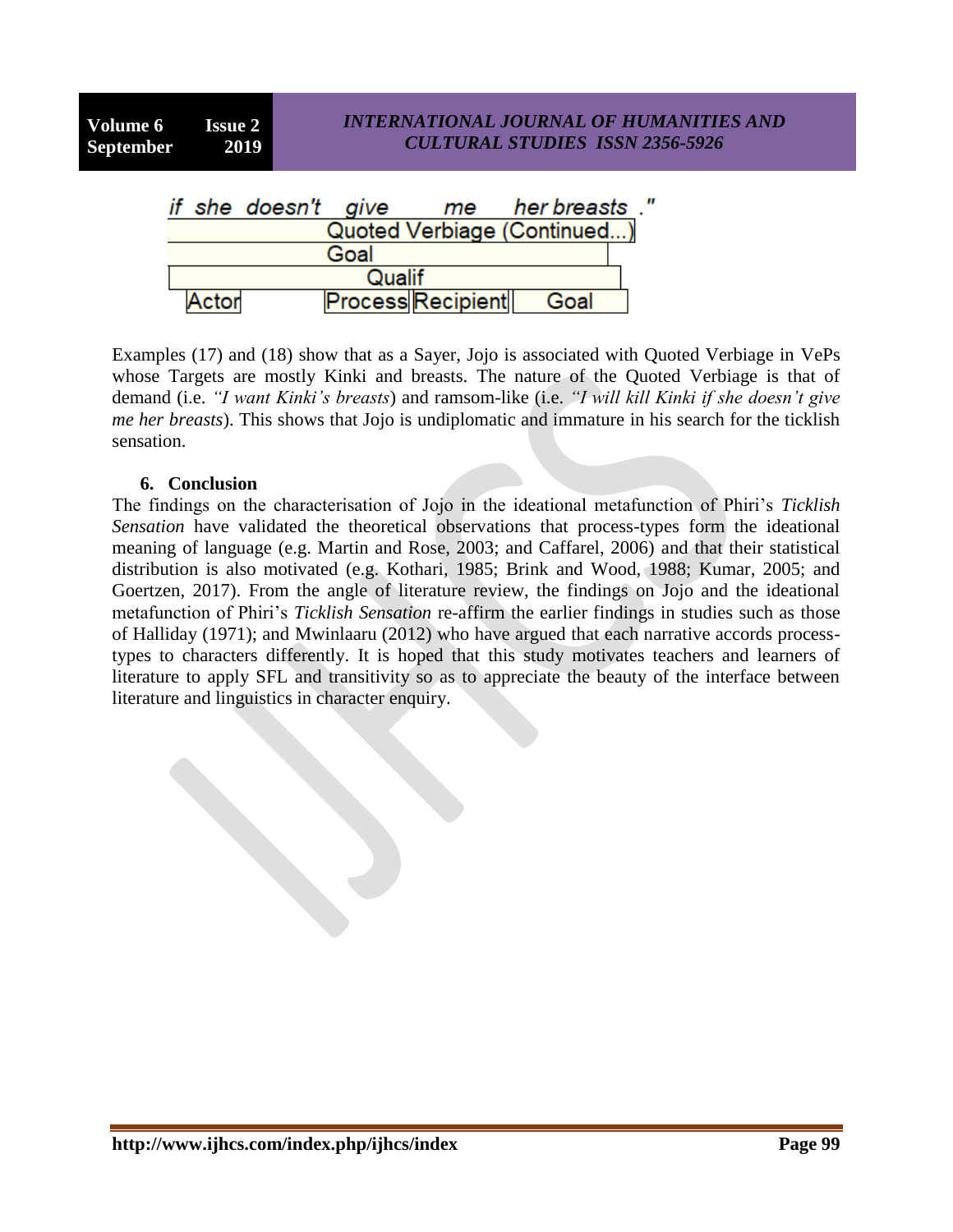#### **References**

- Brink**,** J.B &Wood**,** M. J. **(**1998) *Advanced Designs in Nursing Research*. 2nd edition. Thousand Oaks: Sage.
- Burton, D. (1982) Through Glass Darkly: Through Dark Glasses. On Stylistics and Political Commitment – via a Study of a Passage from Sylvia Plath"s *The Bell Jar.* In R. Carter (Ed.), *Language and Literature: An Introductory Reader in Stylistics* (pp. 195–214). London: George Allen and Unwin.
- Caffarel, A. (2006) *A Systemic Functional Grammar of French: From Grammar to Discourse*. London: Continuum.
- Droga, L. and Humphrey, S. (2002). *Getting Started with Functional Grammar*. Sydney: Routledge.
- Eggins, S. (1994). An introduction to systemic functional linguistics. 1<sup>st</sup> Ed. New York: Continuum.
- Eggins, S. (2004) *An introduction to systemic functional linguistics*. 2nd Ed. New York: Continuum.
- Fowler, R. (1986) *Linguistic criticism*. Oxford: Oxford University Press.
- Goertzen, M. J. (2017) [Introduction to Quantitative Research and Data.](https://journals.ala.org/index.php/ltr/article/view/6325) In *Library Technology Reports*. 53 (4), pp. 12–18.
- Halliday, M. A. K. (1966) Some notes on "deep" grammar. *Journal of Linguistics*, 2 (1), 57-67.
- Halliday, M. A. K. (1971) Linguistic Function and Literary Style: An Inquiry into the Language of William Golding"s *The Inheritors*. In S. Chatman (Ed.), *Literary style: A symposium* (pp. 330–368)*.* New York: Oxford University Press.
- Halliday, M. A. K. (1978-9/2002) Modes of meaning and modes of expression: Types of Grammatical Structure and Their Determination by Different Semantic Functions." In J. Webster (Ed.). *On Grammar. The Collected Works of M. A. K. Halliday*. Vol. 1. pp. 196- 218. London: Continuum.
- Halliday, M. A. K. (1994) *An Introduction to Functional Grammar* (2nd ed.). London: Hodder Arnold.
- Halliday, M. A. K. & Matthiessen, C. M. I. M. (2004) *An Introduction to Functional Grammar* (3rd ed.). London: Hodder Arnold.
- Halliday, M.A.K. & Webster, J.J. (2009) *Continuum Companion to Systemic Functional Linguistics.* (Ed.). London: Continuum International Publishing Group.
- Iwamoto, N. (2008) Stylistic and Linguistic Analysis of a Literary Text using Systemic Functional Grammar.

DOI: <http://human.kanagawau.ac.jp/gakkai/publ/pdf/no162/16209.pdf> at 03.05.18. at 10:33 pm.

- Kennedy, C. (1982) Systemic grammar and its use in literary analysis. In R. Carter (Ed.), *Language and literature: An introductory reader in stylistics* (pp. 82–99)*.* London: George Allen and Unwin.
- Kothari, C.R. (1985) *Research Methodology-Methods and Techniques*. New Delhi: Wiley Eastern Limited.
- Kumar, R. (2005) *Research Methodology-A Step-by-Step Guide for Beginners*, (2nd.ed). Singapore: Pearson Education.